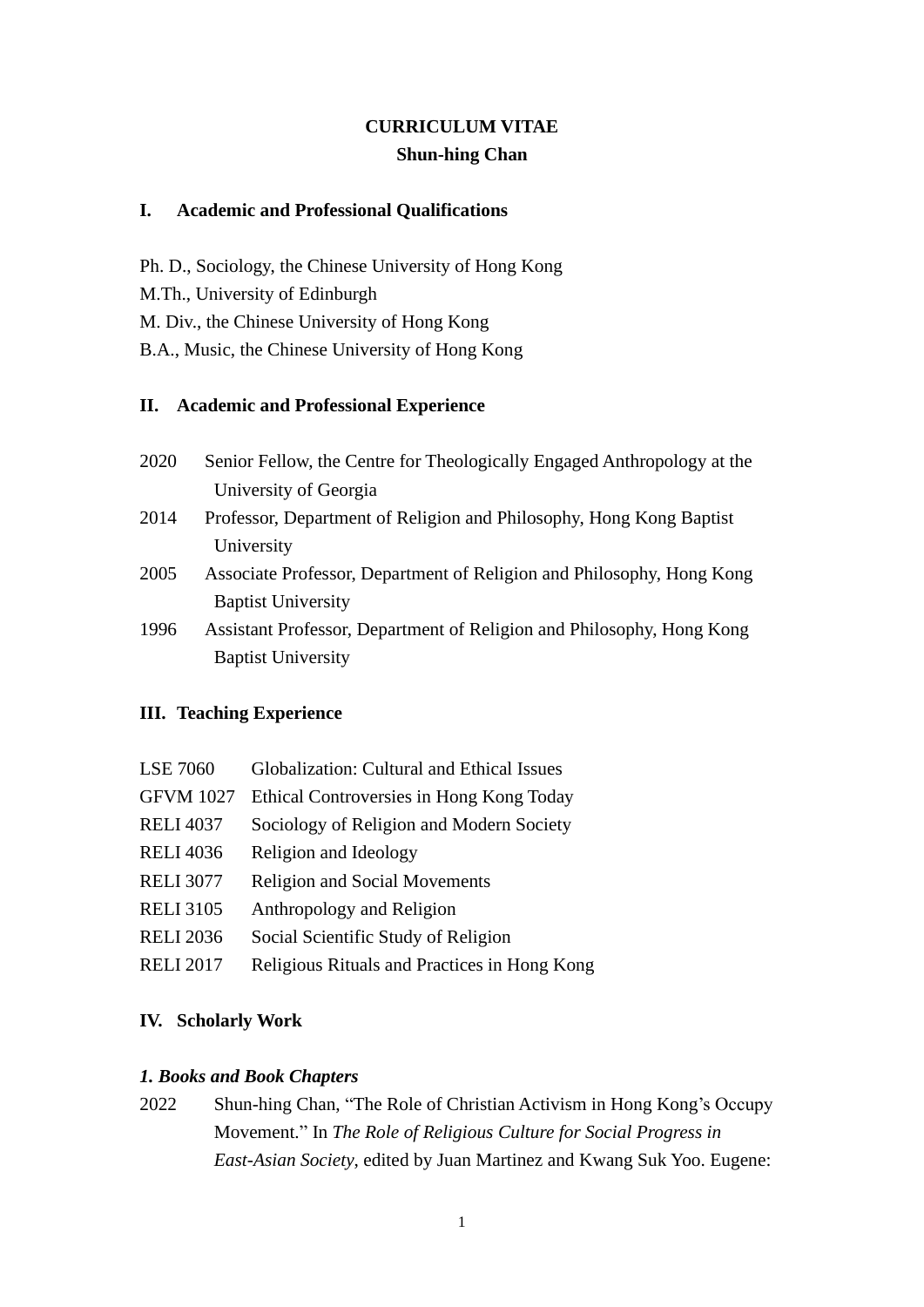Wipf and Stock Publisher (forthcoming).

- 2021 Shun-hing Chan and Wing-leung Law, "Revisiting Religion and Civic Virtue in Contemporary China: The Case of Shouwang Church in Beijing." Pp. 102–129 in *De Natura Fidei: Rethinking Religion across Disciplinary Boundaries*, vol. 2, edited by Jibu Mathew George. New Dalhi: Authorspress.
- 2021 Shun-hing Chan, "Christians and Building Civil Society in Hong Kong: The Case of the Occupy Movement." Pp. 200–229 in *Citizens of Two Kingdoms: Civil Society and Christian Religion in Greater China*, edited by Shun-hing Chan and Jonathan Wilson Johnson. Leiden: Brill.
- 2021 Shun-hing Chan and Jonathan Wilson Johnson, eds. *Citizens of Two Kingdoms: Civil Society and Christian Religion in Greater China*. Leiden: Brill, 316 pages.
- 2020 Shun-hing Chan, "Nurturing Responsible Citizens: Pedagogical Practice in Teaching Ethical Reasoning." Pp. 89–116 in *Education Curriculum Development: Perspectives, Challenges and Future Directions*, edited by Marco Jutila. New York: Nova Science Publishers.
- 2020 Shun-hing Chan, "Education and Modernization: The Role of Christian Churches in Hong Kong" (Japanese language). Pp. 160–174 in *Education and Cultural Interaction in Growing Asia*, edited by Yuri Ishii and Kumai Shota. Hiroshima: Keisui-sha.
- 2017 Shun-hing Chan, "The Influence of the Catholic Church on Issue Importance in Hong Kong." Pp. 105–136 in *Catholicism: Rites, History and Social Issues*, edited by Gary Henderson. New York: Nova Science Publisher.
- 2016 Shun-hing Chan, "Zen Ze-kiun, Joseph." Pp. 521–527 in *Berkshire Dictionary of Chinese Biography*, Volume 4, edited by Kerry Brown. Great Barrington, MA: Berkshire Publishing Group.
- 2014 Shun-hing Chan and Ping Huang, "Religion and Homosexuality in Contemporary China: Debates, Identity, and Voices." Pp. 170–192 in *Globalized Religion and Sexual Identity: Contexts, Contestations, Voices*, edited by Heather Shipley. Leiden: Brill.
- 2013 Shun-hing Chan, "Governance and Public Policy under the Donald Tsang Administration: Critical Voices from the Christian Community in Hong Kong." Pp. 171–197 in *The Second Chief Executive of Hong Kong SAR: Evaluating the Tsang Years 2005-2012*, edited by Joseph Cheng. Hong Kong: City University of Hong Kong Press.
- 2013 Shun-hing Chan, "The Role of the Christian Churches in Building a Civil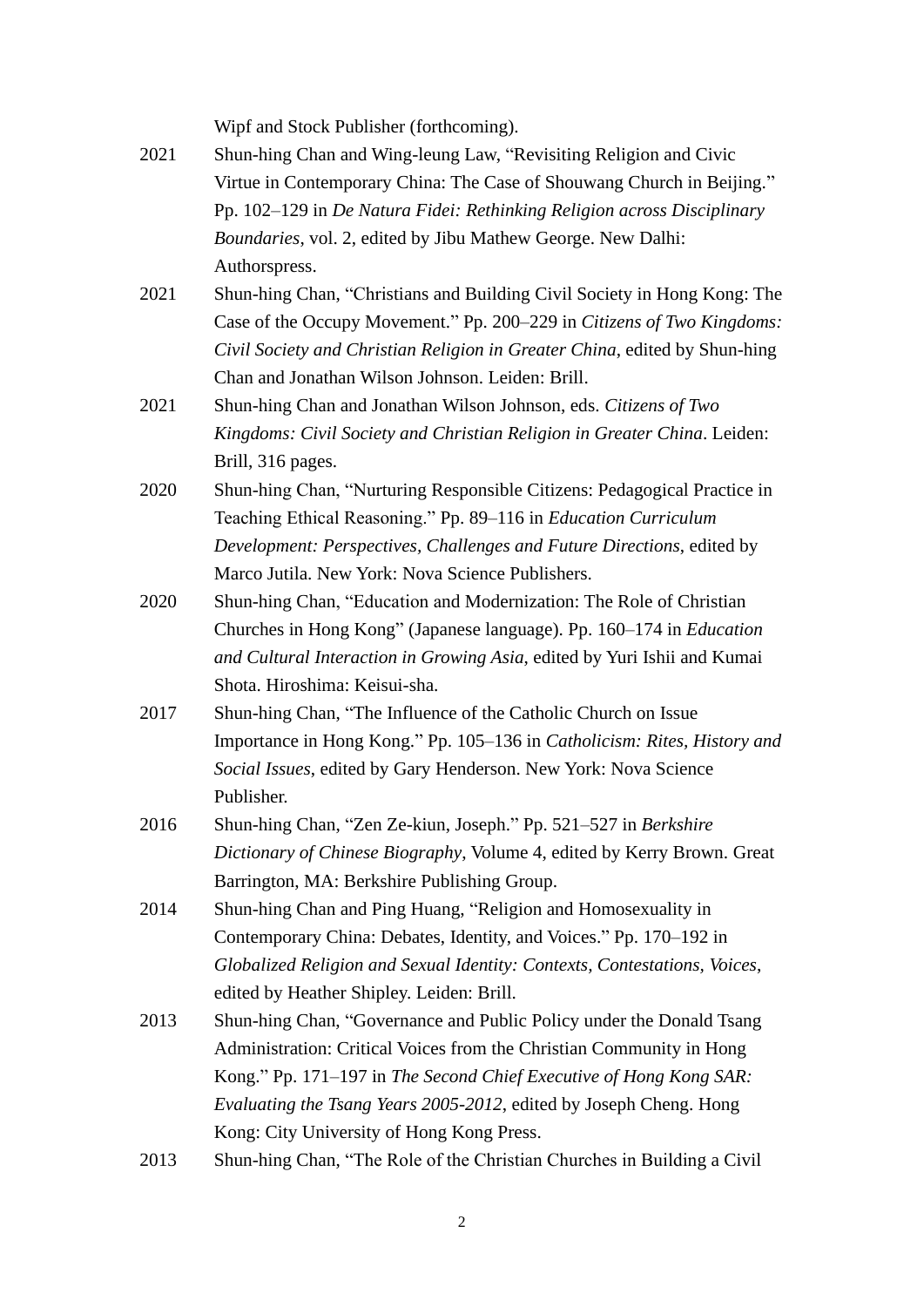Society in Hong Kong" (Chinese language). Pp. 221–234 in *Civil Society: Mainland China, Hong Kong, Macau, and Taiwan*, edited by Hao Zhidong. Macau: University of Macau.

- 2012 Shun-hing Chan, "Civil Society and the Role of the Catholic Church in Contemporary China." Pp. 123–137 in *Christianity in Contemporary China: Socio-cultural Perspectives*, edited by Francis Lim. London: Routledge.
- 2009 Shun-hing Chan, "Governance Crisis and Social Mobilization of the Christian Churches in Hong Kong." Pp. 58–84 in *Politics and Government in Hong Kong: Crisis under Chinese Sovereignty*, edited by Ming Sing. London: Routledge.
- 2003 Shun-hing Chan and Beatrice Leung, *Changing Church and State Relations in Hong Kong, 1950-2000*. Hong Kong: Hong Kong University Press, 230 pages.
- 2002 Shun-hing Chan, "Religions in Hong Kong: Structure and Change." (Chinese language) Pp. 376–410 in *Our Place, Our Time: A New Introduction to Hong Kong Society*, edited by Thomas Tse Kwan-choi. Hong Kong: Oxford University Press.

#### *2. Journal Publications*

- 2021 "The Political Influence of Mainline Protestant Churches in Hong Kong." *The China Review* 21(4): 225-258.
- 2017 Shun-hing Chan, "Twenty Years of Research on State–Religion Relations in China: Sociological Perspective." (Chinese language) *Ching Feng* n.s., 16 (Supplementary Issue): 5–23.
- 2017 Shun-hing Chan, "Christian Activism and Political Participation in Hong Kong's Occupy Movement." *Asian Journal of Religion and Society* 5(2): 123–152.
- 2017 Shun-hing Chan, "Religious Competition and Creative Innovation among Protestant Groups in Hong Kong's Umbrella Movement." *Asian Journal of Religion and Society* 5(1): 23–48.
- 2016 Shun-hing Chan, "Changing Church-State Relations in Contemporary China: The Case of Wenzhou Diocese." *International Sociology* 31(4): 489–507.
- 2015 Shun-hing Chan, "The Protestant Community and the Umbrella Movement in Hong Kong." *Inter-Asia Cultural Studies* 16(3): 380–395.
- 2015 Ping Huang and Shun-hing Chan, "Mediatization, Empowerment, and Sexual Inclusivity: Homosexual Protestant Activism in Contemporary China." *Annual Review of the Sociology of Religion* 6: 82–96.
- 2015 Shun-hing Chan, "Changing Church–State Relations in Contemporary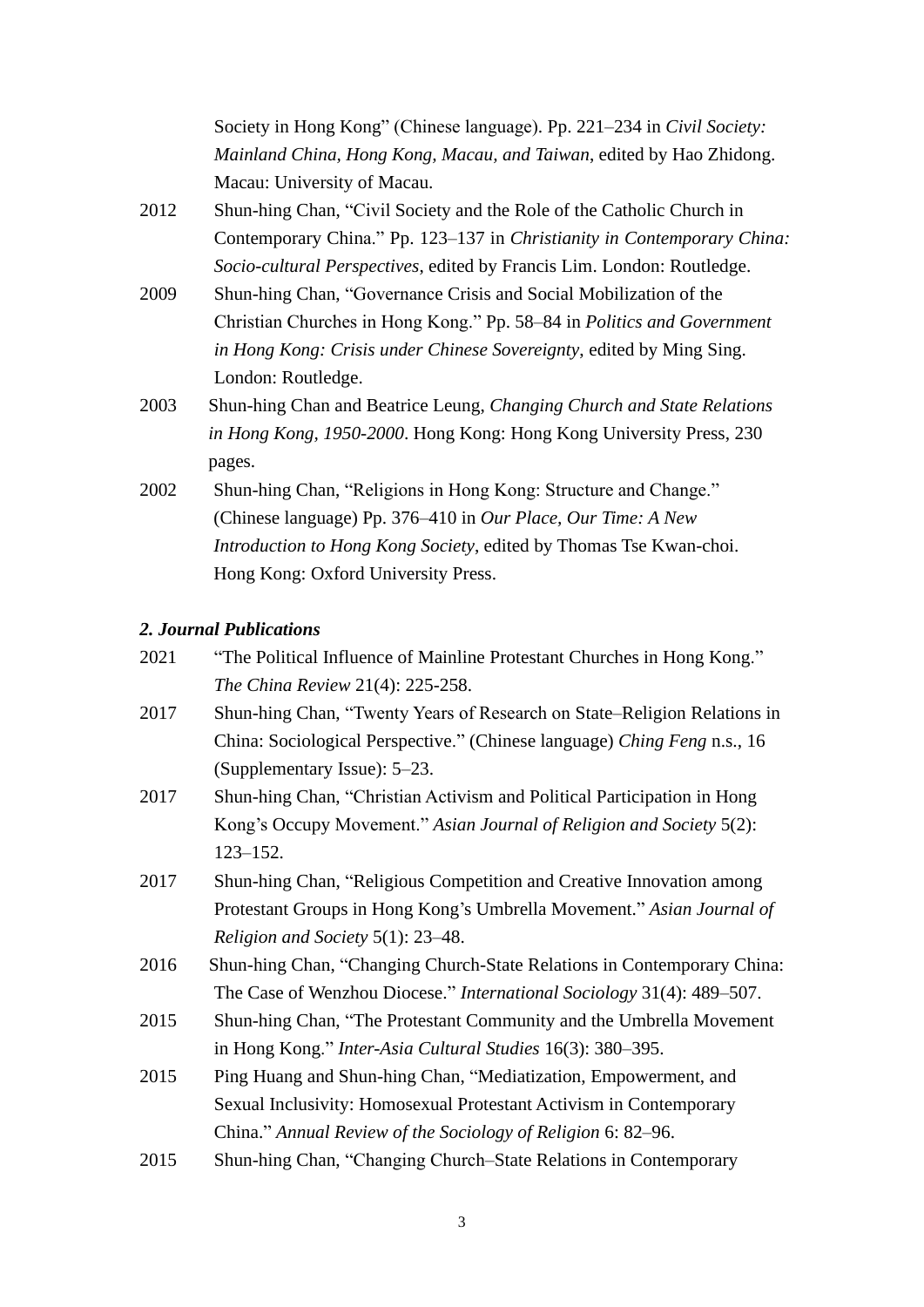China: A Case Study of the Cangzhou Diocese." *Journal of Church and State* 57(2): 243–267.

- 2014 Zhidong Hao, Shun-hing Chan, Wen-ban Kuo et al., "Catholicism and Its Civic Engagement: Case Studies of the Catholic Church in Hong Kong, Macau, Taipei, and Shanghai." *Review of Religion and Chinese Society* 1: 48–77.
- 2013 Shun-hing Chan and Wing-leung Law, "Public Prayer, Political Mobilization and Civic Participation: The Case of Protestantism in Hong Kong." *Annual Review of the Sociology of Religion* 4: 103–122.
- 2012 Shun-hing Chan, "Changing Church and State Relations in Contemporary China: The Case of Mindong Diocese, Fujian Province." *The China Quarterly* 212: 982–999.
- 2012 Shun-hing Chan, "Changing Church-state Relations in Contemporary China: The Case of the Fengxiang Diocese." *Chinese Sociological Review* 45(2): 65–77.
- 2011 Shun-hing Chan, "Rethinking the Role of the Catholic Church in Building Civil Society in Contemporary China: The Case of Wenzhou Diocese." *Annual Review of the Sociology of Religion* 2: 177–193.
- 2009 Shun-hing Chan, "Indigenization and the Study of Chinese Religion and Society." *Social Transformations in Chinese Societies* 4: 217–243.
- 2007 Shun-hing Chan, "How Taoism Changes in Modern Society: A Case Study of the Se Se Yuan in Hong Kong." (Chinese language) *Fu Jen Religious Studies* 16: 109–130.
- 2007 Shun-hing Chan, "Christian Social Discourse in Postcolonial Hong Kong." *Postcolonial Studies* 10(4): 447–466.
- 2006 Shun-hing Chan, "Chinese Religion and the Modern Moral Order: Comments on Richard Madsen." *Social Transformations in Chinese Societies* 2: 35–39.

# *3. Conference Papers*

- "The Church and Christian Activism in Hong Kong's Occupy Movement." International Conference on "Rapid Religious Cultural Change" organized by the Centre for Theologically Engaged Anthropology at the University of Georgia and the Centre for Sino-Christian Studies at Hong Kong Baptist University, 23–24 and 30–31 October 2020.
- "Christian Activism and Social Protest in Hong Kong's Occupy Movement." The International Conference on Education, Psychology, and Social Sciences, Tokyo University of Science, Tokyo, 22–24 August 2019.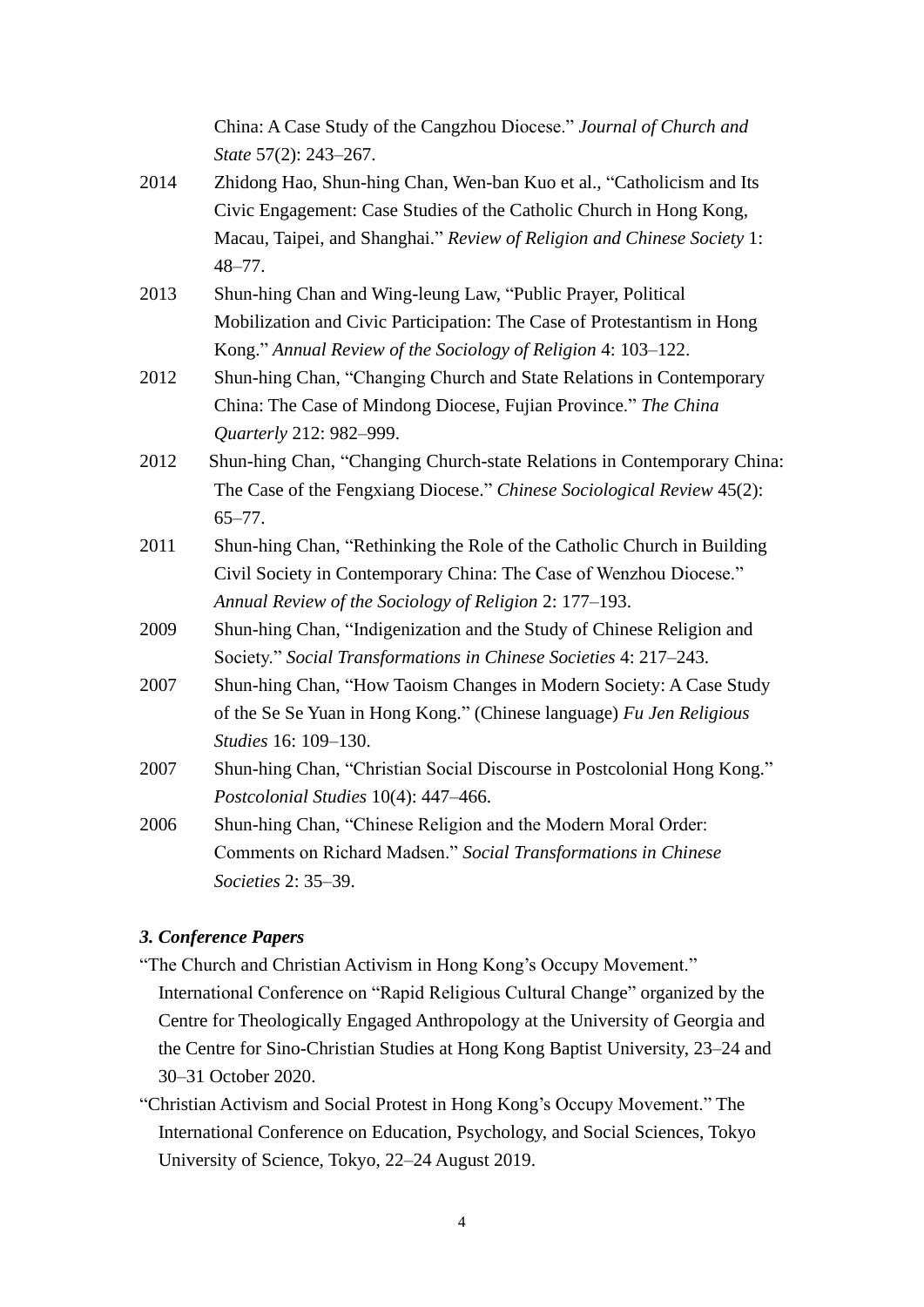- "Nurturing Responsible Citizens: Pedagogical Practice in Teaching Ethical Reasoning." The International Conference on "Equity, Access and Diversity in Education: Theory, Practice and Research" organized by the Hong Kong Educational Research Association, the Chinese University of Hong Kong, 14–15 December 2018.
- "The Political Influence of Mainline Protestant Churches in Hong Kong." The Sixth International Conference on Asian Studies, Yogyakarta, 16–17 July 2018.
- "Revisiting Religion and Civic Virtue in Contemporary China: The Case of Shouwang Church in Beijing." The Fifth Bangkok International Conference on Social Science & Humanities, Kasetsart University, Bangkok, 10–11 July 2018.
- "The Role of the Catholic Church in Hong Kong's Occupy Movement." The International Conference on "Changing Religious Landscape in Contemporary East Asia," Centre for Sino-Christian Studies, Hong Kong Baptist University, 10–13 July 2017.
- "The Role of Christian Activism in Hong Kong's Umbrella Movement." The Seventh International Conference on Religion and Spirituality in Society on "Respecting Difference, Understanding Globalism," Religion in Society Research Network, Imperial College London, London, 17–18 April 2017.
- "Christians and Building Civil Society in Hong Kong: The Case of the Occupy Movement." The International Conference on "Civil Society and Christian Religion in Greater China," Centre for Sino-Christian Studies, Hong Kong Baptist University, Hong Kong, 8–9 December 2016.
- "Religious Competition and Creative Innovation among Protestant Groups in Hong Kong's Umbrella Movement." organized by the Centre for Religion and Civic Culture, University of Southern California, RICCI Research Team in Seoul, and Department of Sociology, Sogang University, Seoul, 25–26 August 2016.
- "The Protestant Community and the Umbrella Movement in Hong Kong." The Third International Conference of Sociology on "The Future We Want," International Sociological Association, Vienna, 10–14 July 2016.
- "The Political Influence of the Protestant Churches in Hong Kong." XXI World Congress of the International Association for the History of Religions, Erfurt, Germany, 23–29 August 2015.
- "The Effect of Socio-religious Subcultures on Political Behavior: The Political Influence of the Protestant Churches in Hong Kong." The Sixth Asian Conference on the Social Sciences, Kobe, Japan, 11–14 June 2015.
- "The Political Influence of the Catholic Church in Hong Kong." International Conference on New Directions in the Humanities, CEU San Pablo University, Madrid, 11–13 June 2014.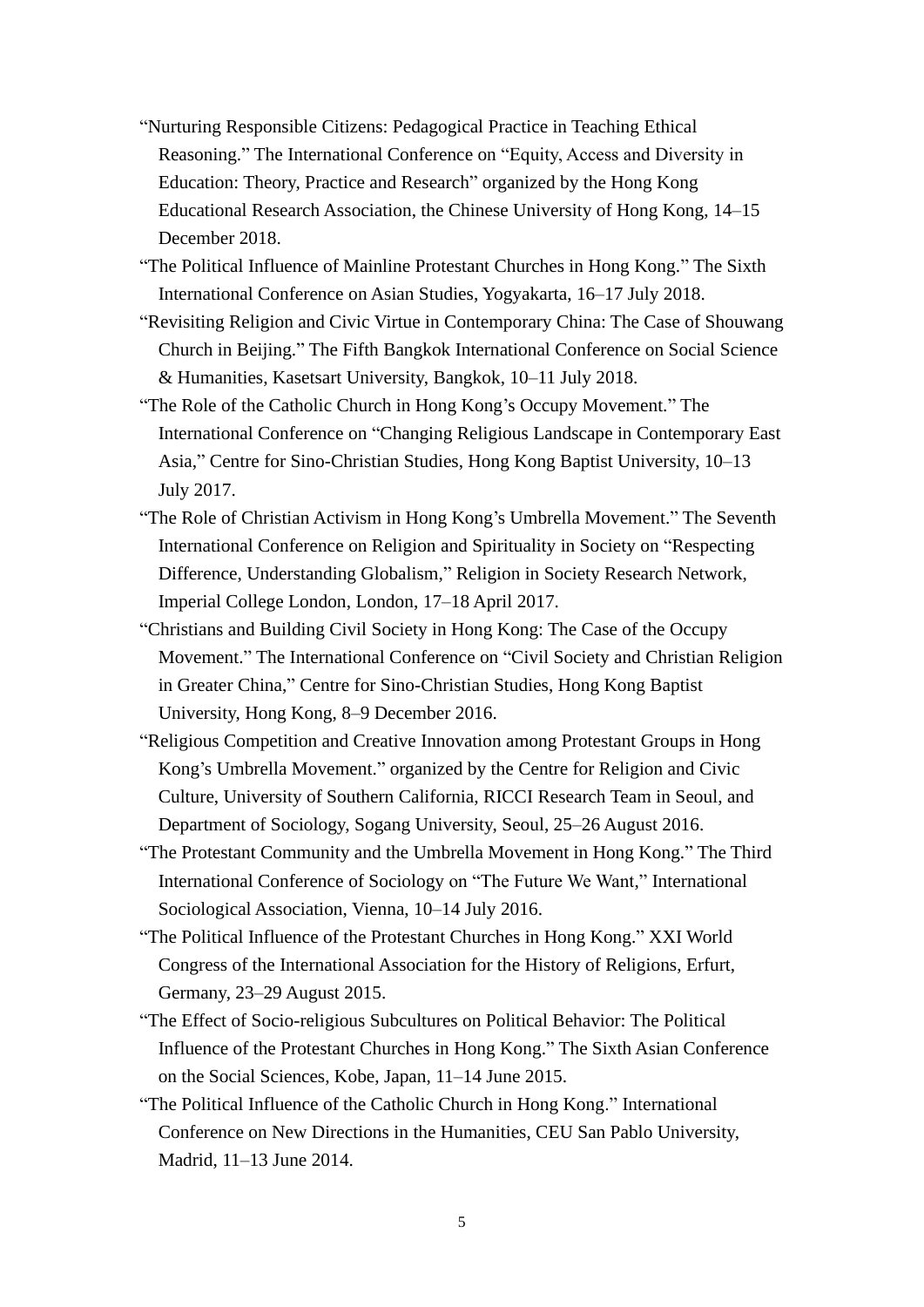- "Changing Church–State Relations in Contemporary China: The Case of Wenzhou Diocese." Oxford Symposium on Religious Studies, Oxford, 2–4 December 2013.
- "Public Prayer, Political Mobilization and Civic Participation: The Case of Protestantism in Hong Kong" (with Wing-leung Law). Conference on "Social Inequalities in a Globalized World," Hong Kong Sociological Association, Hong Kong University of Science and Technology, 1 December 2012.
- "Governance and Public Policy under the Donald Tsang Administration: Critical Voices from the Christian Community in Hong Kong." Conference on "Global Sociology for a Global World," Hong Kong Sociological Association, the Chinese University of Hong Kong, 3 December 2011.
- "Changing Church and State Relations in Contemporary China: The Case of the Fengxiang Diocese." Conference on "Differences and Inequalities," Hong Kong Sociological Association, Hong Kong Baptist University, 4 December 2010.
- "Rethinking the Role of the Catholic Church in Building Civil Society in Contemporary China: The Case of the Wenzhou Diocese." Conference on "Religion, Identity, and Place," Association for the Sociology of Religion, Atlanta, 13–15 August 2010.
- "Changing Church and State Relations in Contemporary China: The Case of the Cangzhou Diocese." International Conference on "Sociology on the Move," International Sociological Association, Gothenburg, 11–17 July 2010.
- "Changing Church and State Relations in Contemporary China: The Case of Mindong Diocese." Conference on "Envisioning the World City," Hong Kong Sociological Association, University of Hong Kong, 5 December 2009.
- "The Role of the Christian Churches in Building Civil Society in Hong Kong." Conference on "Political Culture and Civil Society in Macau, Hong Kong, Taiwan, and Mainland China," University of Macau, 18–19 March 2009.

#### **V. Scholarly and Professional Activities**

#### *Research Grants*

- 1. Project Title: "Christian Activism and Political Participation in Hong Kong's Occupy Movement." Source of fund: Faculty Research Grant, Hong Kong Baptist University Period of study: 2017–2018
- 2. Project Title: "The Political Influence of the Protestant Churches in Hong Kong." Source of fund: General Research Fund Period of study: 2013–2015
- 3. Project Title: "The Political Influence of the Catholic Church in Hong Kong."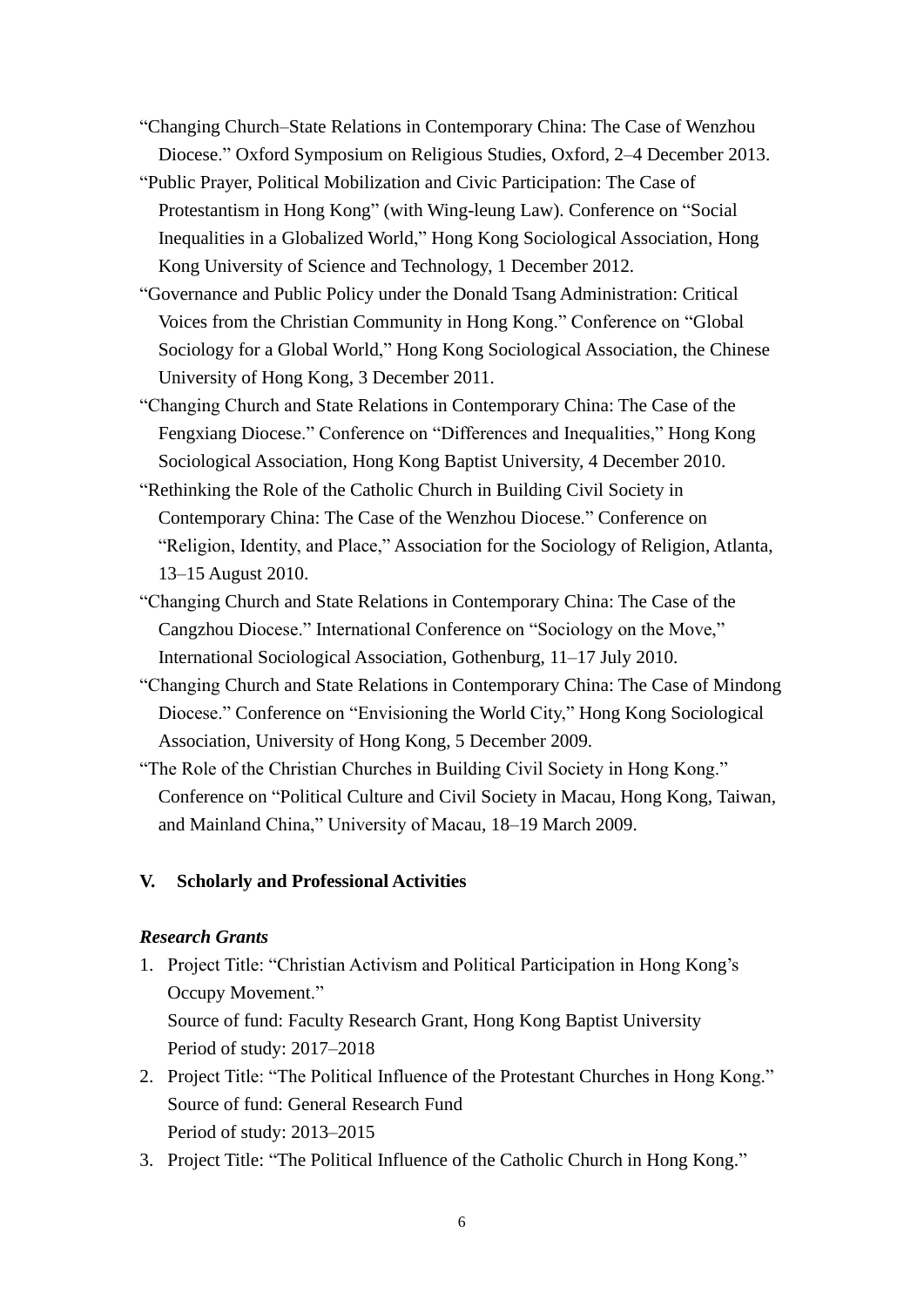Source of fund: General Research Fund Period of study: 2012–2014

- 4. Project Title: "The Role of the Protestant Church in Building Civil Society in Contemporary China: The Case of Shouwang Church in Beijing." Source of fund: Faculty Research Grant, Hong Kong Baptist University Period of study: 2012–2014
- 5. Project Title: "Changing Church and State Relations in Contemporary China: A Case Study of the Catholic Church." Source of fund: Competitive Earmarked Research Grant Principal investigator: Dr. Shun-hing Chan Co-investigator: Dr. Anthony S.K. Lam, Holy Spirit Study Centre Period of study: 2006–2008

### *Knowledge Transfer Partnership Project Seed Fund*

Project Title: "Teaching Ethical Reasoning in Hong Kong's Secondary Education." Source of fund: Hong Kong Baptist University Investigator: Professor Shun-hing Chan Period of study: 2017–2018

#### **VI. Services**

#### *Hong Kong Baptist University*

Leader, Review Panel, Mock RAE Exercise, Department of Religion and Philosophy, 2017–2019.

Chair, Impact Committee, Department of Religion and Philosophy, 2018–present.

Chair, General Education, Department of Religion and Philosophy, 2015–present.

Member, Religious Studies Major Committee, Department of Religion and Philosophy, 2011–present.

Member, Examination Committee, Department of Religion and Philosophy, 2011–present.

Member, Advisory Committee, Department of Religion and Philosophy, 2013–present.

Associate Researcher, Centre for Sino-Christian Studies, Faculty of Arts, 2012–present.

Member, Archives on the History of Christianity in China, the Library of Hong Kong Baptist University, 2009–present.

#### *Professional Services*

Discussant, "Transnational Lives of Religion in Asia" organized by the University of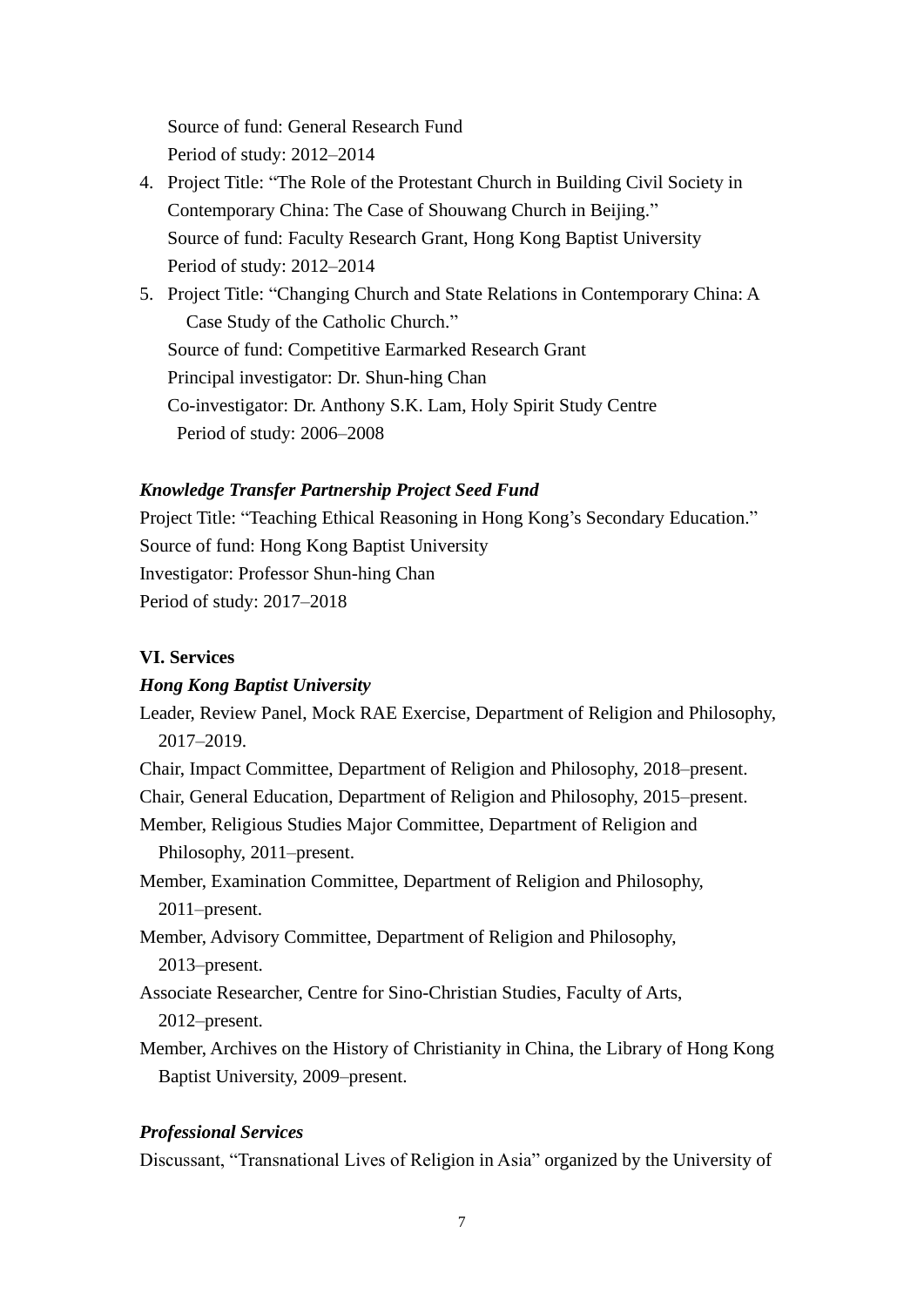Chicago Centre in Hong Kong and Chinese University of Hong Kong, Hong Kong, 11–12 May 2018.

- Speaker of Public Lecture and Academic Advisor of the Symposium, The Eighth International Young Scholars' Symposium, Centre for the Study of Religion and Chinese Society, the Chinese University of Hong Kong, 12–14 December 2016.
- Chair and Discussant, "Religious Studies in Modern China." Second Young Scholars' Conference on China Studies, Hong Kong Baptist University, 15–16 December 2014.
- Discussant, International Conference on "Remaking Communal Festivals and Social Boundaries in Socialist/Post-Socialist Societies." Hong Kong University of Science and Technology, 16–17 December 2013.
- Consultant, Research Project on Chinese Traditional Ethics and Religion, Centre of Buddhist Studies, University of Hong Kong, 2009–2010.
- Reviewers for *Asian Journal of Communication*; *British Journal of Religious Education*; *China Information*; *Ching Feng*; *Christian Scholars' Review*; *Communist and Post-Communist Studies*; *Compare: A Journal of Comparative and International Education*; *Critical Asian Studies*; *Gender and Society*; *Hong Kong Studies*; *Intercultural Communication Studies*; *International Sociology*; *Journal of Beliefs and Values*; *Journal of Church and State*; *Journal of the History of Christianity in Modern China*; *Journal of the Royal Asiatic Society*; *Logos and Pneuma*; *Politics and Religion*; *Politics, Religion, and Ideology*; *Religions*; *Review of Religion and Chinese Society*; *Social Sciences and Missions*; *Social Transformations in Chinese Societies*; *Sociology of Religion*; Chinese Christian Literature Council; Chinese University Press.
- Editorial Board, *Ching Feng: A Journal on Christianity and Chinese Religion and Culture* (1995–2002), *China Graduate School of Theology Journal* (1995–2000), *Asian Journal of Religion and Society* (2017–present).
- External Reviewer, College of Humanities, Arts and Social Sciences, Nanyang Technological University, 2011–2012.
- External Examiner, Beijing University, the Chinese University of Hong Kong and the City University of Hong Kong

#### *Government Bodies*

Reviewer, General Research Fund, University Grants Committee, 2019–present.

- Member, Subject Committee of Ethics and Religious Studies, Hong Kong Examinations and Assessment Authority, 2012–2018.
- Member, Panel of Ethics and Religious Studies, Hong Kong Examinations and Assessment Authority, 1998–2017.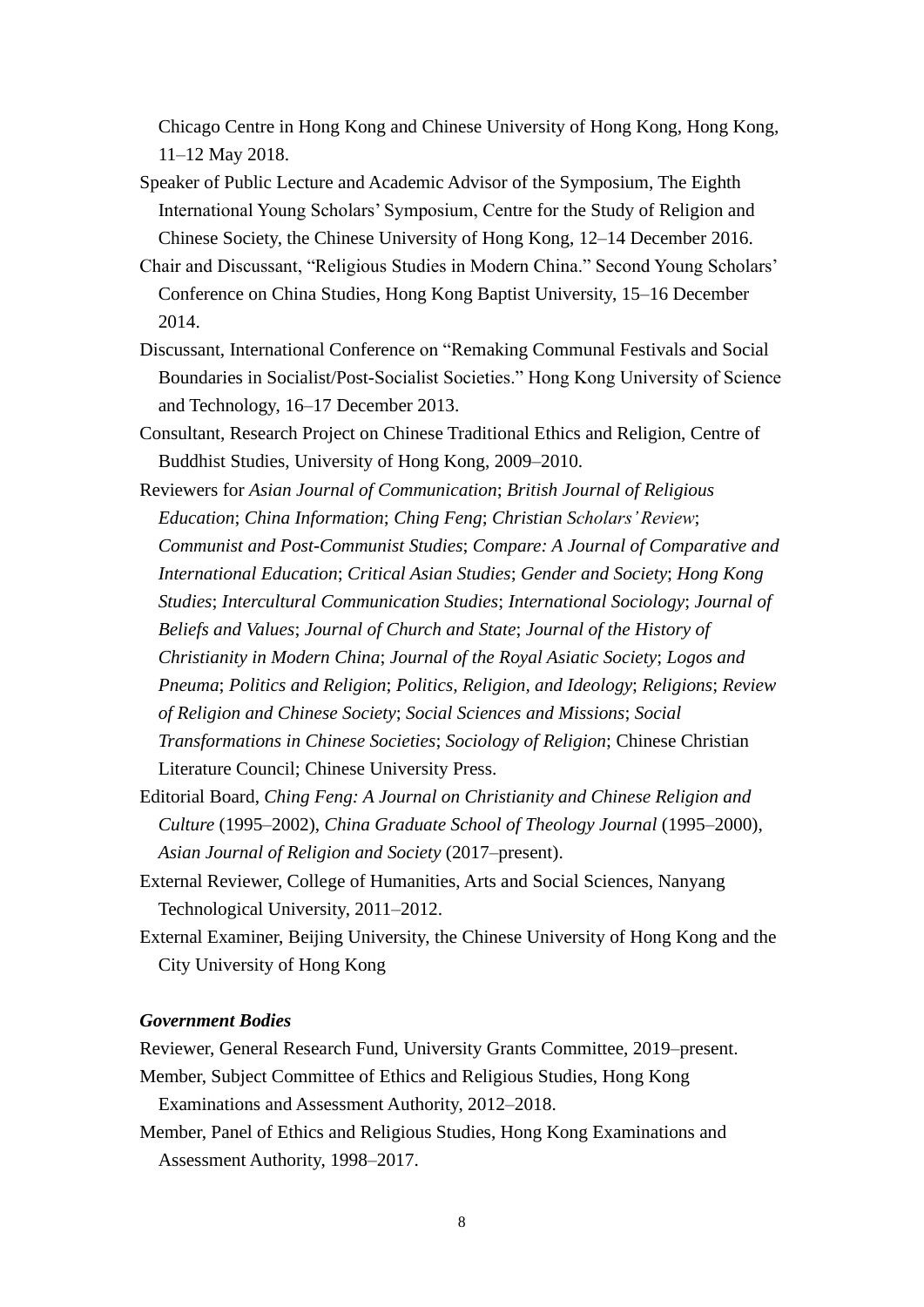Member, Curriculum Development Council-Hong Kong Examinations and Assessment Authority Committee on "Ethics and Religious Studies," 2003–2015.

- Chairperson, Working Group on Learning and Teaching of S1-3 Religious Education, Curriculum Development Institute, Education Bureau, 2003–2015.
- Member, Working Group on Standards-Reference Reporting, NSS Ethics and

Religious Studies, Hong Kong Examination and Assessment Authority, 2008–2014.

Member, Committee on Ethics and Religious Studies (Sixth Form), Curriculum

Development Council, Education Department, 1999–2000.

#### *Community Services*

Member, Advisory Panel, Radio Television Hong Kong, 2012–2021.

Chairperson, Management Committee, Hong Kong Christian Institute, 2008–2010.

Consultant, A Survey on Sexual Harassment and Gender Consciousness in the Protestant Church, Hong Kong Christian Council, 2014–2015.

Consultant, Research Project on Religion and Society of Shang Sin Chun Tong (省善真堂), 2011–2012.

#### *Invited Lectures, Seminars and Symposiums*

- "What is Religious Studies? Implications for the Chorography of Religion in Hong Kong." Department of History and Modern History Research Centre, Hong Kong Baptist University, 10 August 2021.
- "The Political Influence of Protestant Mainline Churches." The Methodist Church of Hong Kong, 28 August 2018.
- "Moral Reasoning and Its Related Fallacies." Knowledge Enrichment Seminar, Education Bureau, 12 June 2018.
- "Church-state Relations in Contemporary China." School of Public Administration, Central South University, 21 June 2017.

"Sociology of Religion: Contemporary Development." School of Public Administration, Central South University, 22 May 2017.

"Twenty Years of Research on Church-state Relations in China: Sociological Perspectives." Department of Sociology, Beijing University, 15 November 2016.

- "Faith-based Community Organizing: Implications for Chinese Society." Remin University of China, 17 November 2016.
- "Church-state Relations in Contemporary China: The Case of Wenzhou Diocese." Department of Sociology, Beijing University, 16 November 2016.

"Twenty Years of Research on Church-state Relations in China: Sociological Perspectives." Remin University of China, 18 November 2016.

"Searching for Peace in Post-Umbrella Movement in Hong Kong." Tao Fong Shan